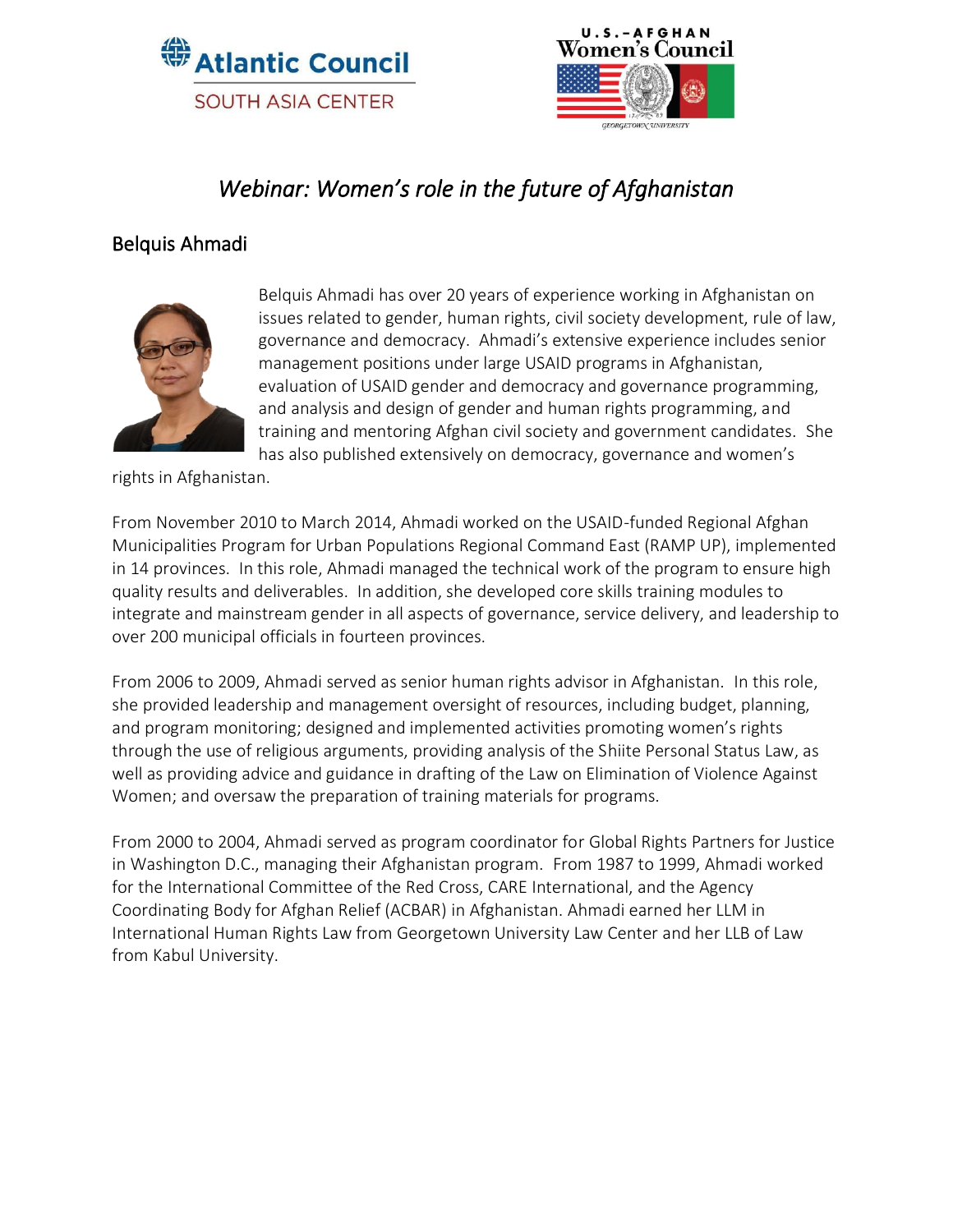



## Amb. Shukria Barakzai



Shukria Barakzai is an Afghan politician, journalist, woman and human rights activist and prominent Muslim feminist.

She was born in Kabul on the 2nd of January, 1972. Her higher Bachelor's degree is in Hydro-Meteorology and Geophysics from Kabul University. A mother of five, she has had over 20 years of experience in legislation and lawmaking including the Constitution of I.R of Afghanistan.

She was the Ambassador of Afghanistan to Norway from 2016-2019. She was also an elected member of the Afghan Parliament from 2005-2016.

November 2001-2008: She was the founder of Afghan Female Journalists Association and director of Asian Women Organisation. She was also Chief Editor of Aina e Zan (Women's Mirror) a weekly publication which ran until 2008.

She was among the Foreign Policy magazines '100 Leading Global Thinkers' in 2015.

She has won a Prize for Human Rights in Italy in 2007.

She was awarded International Editor of the Year by the world [press.org](http://press.org/) and Women of the Year by the BBC.

She is also among 2000 Outstanding Intellectuals of the 21st Century.

Her Twitter account is [@ShukriaBarakza2.](https://twitter.com/shukriabarakza2)

#### Hosna Jalil



Ms. Hosna Jalil, born and grown up in Afghanistan, is the former Deputy Ministers of Women Affairs and Interior Affairs in Afghanistan. At the ministry of women affairs, she worked to transform the government policies for women from a victim-centric approach to developing Afghan women making 51% of the country's human capital. Her work at the ministry of interior affairs was to support civilian policing, institutional development,

diversification and de-politicization of the Afghan police force, inclusion of women in the force and promoting human rights values. She has, also, served as the policy director at the ministry of mines and petroleum, consultant at the President economic advisory department. She has started her career working for the private sector in Afghanistan.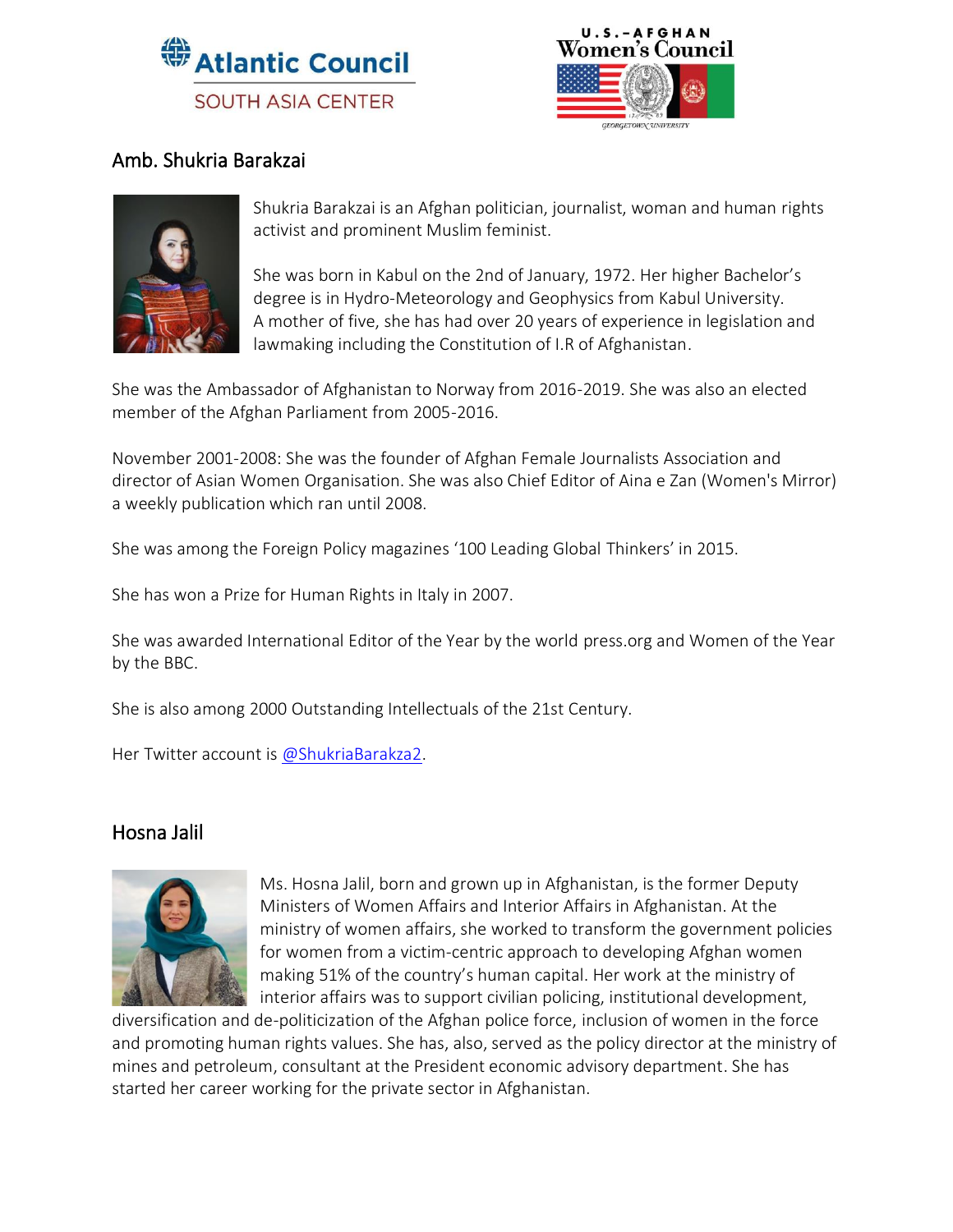



Miss Jalil holds her BSc in physics and has received her master's degree in business administration, majored in management. Currently, she is pursuing master's degree in strategic security studies concentrating on counterterrorism and irregular warfare.

#### Anita McBride



Anita McBride is Executive-in-Residence at the Center for Congressional and Presidential Studies in the School of Public Affairs at American University in Washington, DC. McBride previously served as assistant to President George W. Bush and chief of staff to First Lady Laura Bush from 2005 to 2009, directing the staff's work on the wide variety of the first lady's domestic and global initiatives. She had primary responsibility for Mrs. Bush's extensive

work in supporting Afghan women including organizing Mrs. Bush's three visits to Afghanistan. Prior service includes Director of White House Personnel for Presidents Ronald Reagan and George HW Bush; Special Assistant to the President for Management and Administration for President George W. Bush; Director of the U.S. Speaker's Bureau at the United States Information Agency; Senior Advisor in the U.S. Department of State's Bureau of International Organizations; and the State Department's White House Liaison. As an outgrowth of her time with Mrs Bush, McBride co-founded the RAND African First Ladies Initiative and Fellowship program to support and expand their efforts as champions of change in their countries . McBride is member of the U.S.-Afghan Women's Council, the Advisory Council of the International Republican Institute's (IRI) Women's Democracy Network, and she served eleven years on the Fulbright Board (2009 -2020) overseeing and expanding the Afghan portfolio. She has participated in numerous IRI presidential and parliamentary election monitoring delegations including Afghanistan in 2009. She is a member of the Women's Initiative Policy Advisory Council at the George W. Bush Institute, the Sine Institute for Policy and Politics at American University and on the board of the White House Historical Association. McBride is a frequent speaker and media commentator on the operations, and history, of the White House and its occupants.